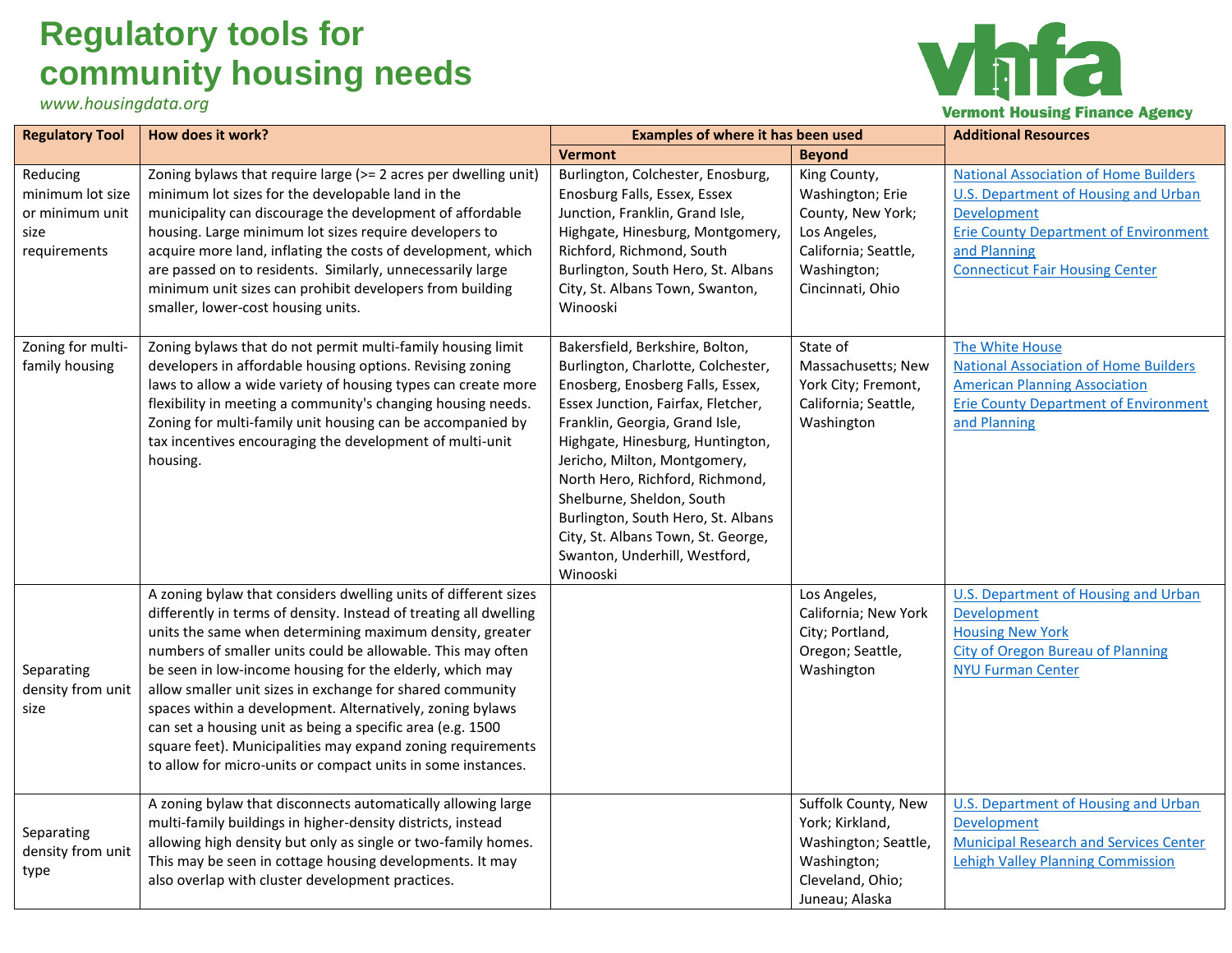| <b>Regulatory Tool</b>                                                                 | How does it work?                                                                                                                                                                                                                                                                                                                                                                                                                                                       | <b>Vermont examples</b>                                                                                                                                                                                                                                                                                                                                                                              | <b>Examples outside VT</b>                                                                                                              | <b>Additional Resources</b>                                                                                                                                                                                                                                                                                                |
|----------------------------------------------------------------------------------------|-------------------------------------------------------------------------------------------------------------------------------------------------------------------------------------------------------------------------------------------------------------------------------------------------------------------------------------------------------------------------------------------------------------------------------------------------------------------------|------------------------------------------------------------------------------------------------------------------------------------------------------------------------------------------------------------------------------------------------------------------------------------------------------------------------------------------------------------------------------------------------------|-----------------------------------------------------------------------------------------------------------------------------------------|----------------------------------------------------------------------------------------------------------------------------------------------------------------------------------------------------------------------------------------------------------------------------------------------------------------------------|
| Promoting the<br>development of<br>accessory<br>dwelling units<br>(ADUs)               | Additional living quarters on single-family lots that are<br>independent of the primary dwelling unit. ADUs can offer<br>more options for affordable housing, as they can be<br>inexpensively constructed and do not require additional land<br>for development. According to Vermont law (24 VSA §4412),<br>municipalities must allow accessory dwelling units. However,<br>municipalities may choose to adjust local bylaws to encourage<br>the construction of ADUs. | Brattleboro, Westford                                                                                                                                                                                                                                                                                                                                                                                | State of California;<br>Fauquier County,<br>Virginia; Portland,<br>Oregon; Lexington,<br>Massachusetts;<br>Barnstable,<br>Massachusetts | The White House<br><b>U.S. Department of Housing and Urban</b><br>Development<br><b>Vermont Natural Resources Council</b><br><b>Mad River Valley Housing Coalition</b><br><b>Brattleboro Area Affordable Housing</b>                                                                                                       |
| Density bonuses                                                                        | Municipal planning ordinances that allow developers<br>to increase the maximum allowable development on a<br>property in exchange for making a certain percentage of the<br>housing affordable.                                                                                                                                                                                                                                                                         | Bakersfield, Berkshire, Bolton,<br>Burlington, Charlotte, Colchester,<br>Enosburg, Enosburg Falls, Essex,<br>Essex Junction, Fairfax, Fairfield,<br>Fletcher, Franklin, Georgia, Grand<br>Isle, Hinesburg, Huntington,<br>Jericho, Milton, Montgomery,<br>North Hero, Richford, Shelburne,<br>South Burlington, St. Albans City,<br>St. George, Swanton, Underhill,<br>Winooski, Williston, Westford | State of California;<br>Lehigh Valley Region,<br>Pennsylvania; New<br>York City; Madison,<br>Wisconsin; Austin,<br>Texas                | The White House<br><b>National Association of Home Builders</b><br>Southern California Association of Non-<br><b>Profit Housing</b><br>University of Wisconsin Center for Land<br><b>Use Education</b><br><b>Lehigh Valley Planning Commission</b><br>City of Burlington Community &<br><b>Economic Development Office</b> |
| Inclusionary<br>zoning                                                                 | Municipal planning ordinances that require or incentivize<br>developers to designate a certain percentage of housing units<br>for low and moderate-income residents                                                                                                                                                                                                                                                                                                     | Burlington, Fairfield, Hinesburg,<br>South Burlington (City Center),<br>Williston                                                                                                                                                                                                                                                                                                                    | New York City;<br>Chicago, Illinois;<br>Washington DC; San<br>Francisco                                                                 | <b>U.S. Department of Housing and Urban</b><br>Development<br><b>National Housing Conference</b><br>The Urban Land Institute<br>PolicyLink<br>City of Burlington Community &<br><b>Economic Development Office</b>                                                                                                         |
| Require long-<br>term<br>affordability                                                 | Tools such as Inclusionary Zoning require developers to create<br>housing that meets definitions of "affordable" by its rent or<br>purchase price. By requiring long-term affordability of the<br>unit, municipalities can ensure that the units remain<br>affordable to future residents through stewardship by a<br>housing trust or other subsidy program, resale price and<br>ongoing rent restrictions, reporting and/or municipal staff<br>resources.             | Burlington, South Burlington                                                                                                                                                                                                                                                                                                                                                                         | State of California;<br>Montgomery County,<br>Maryland;<br>Washington DC; New<br>York City; Syracuse,<br>New York                       | <b>U.S. Department of Housing and Urban</b><br>Development<br><b>Lincoln Institute of Land Policy</b><br><b>Joint Center for Housing Studies</b><br>Montgomery County Department of<br><b>Housing and Community Affairs</b>                                                                                                |
| Promote long-<br>term<br>affordability of<br>total costs<br>associated with<br>housing | Zoning bylaws that promote long-term affordability of<br>housing in conjunction with associated costs by (1) supporting<br>housing in walkable areas served by existing infrastructure<br>and (2) establishing energy standards. This policy may<br>intersect with transit oriented-development (TOD), where<br>communities attempt to develop housing with easy access to<br>public transportation                                                                     |                                                                                                                                                                                                                                                                                                                                                                                                      | San Jose, California;<br>Arlington, Virginia;<br>Redmond,<br>Washington;<br>Medford, Oregon;<br>Austin, Texas                           | <b>National Association of Home Builders</b><br><b>U.S Department of Housing and Urban</b><br>Development<br><b>City of Medford</b><br>City of Austin Neighborhood and<br><b>Community Development</b><br><b>Transit Oriented Development Institute</b>                                                                    |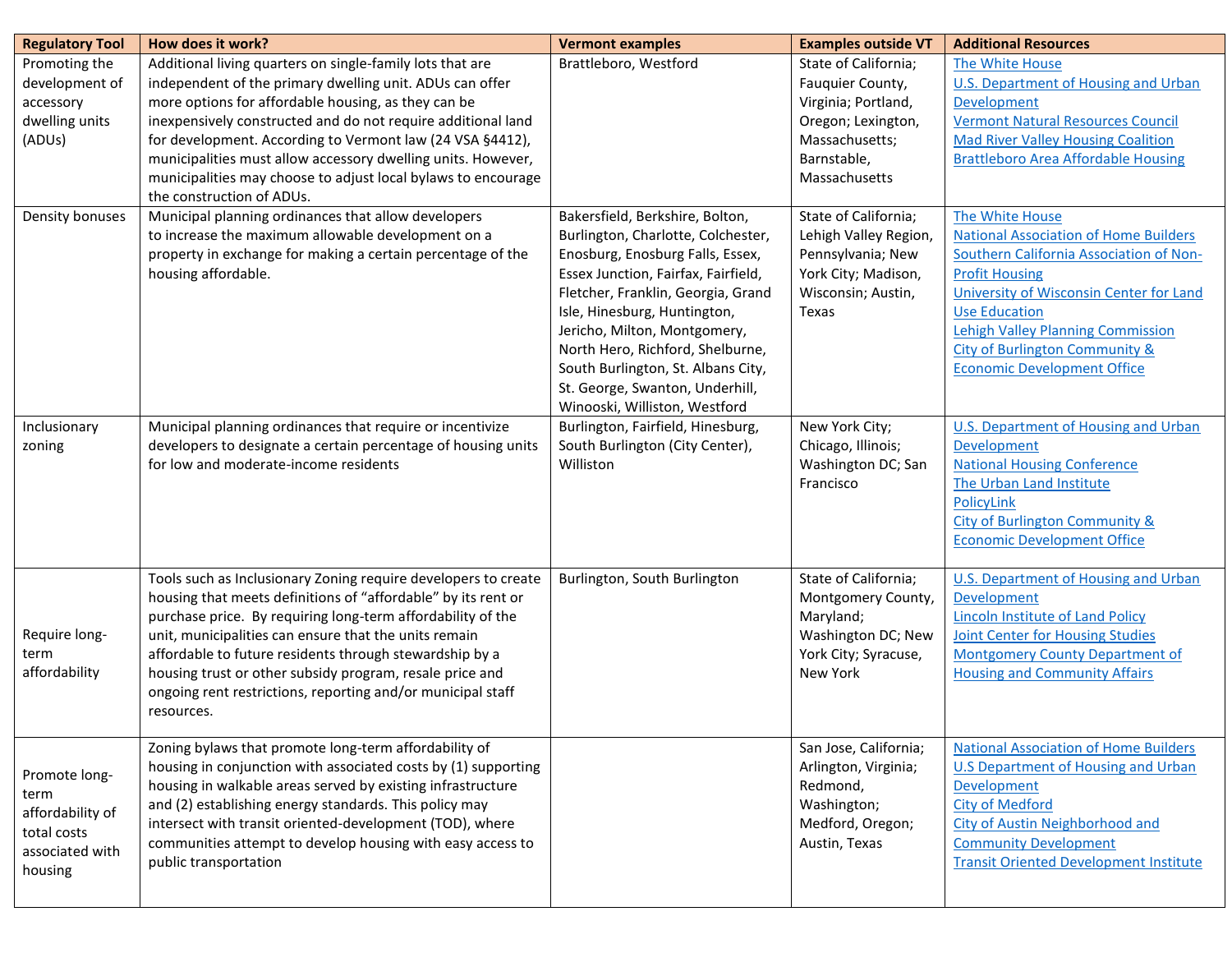| <b>Regulatory Tool</b> | How does it work?                                                 | <b>Vermont examples</b>             | <b>Examples outside VT</b> | <b>Additional Resources</b>                      |
|------------------------|-------------------------------------------------------------------|-------------------------------------|----------------------------|--------------------------------------------------|
| Overlay districts      | Areas created to promote certain types of development.            | Burlington                          | State of                   | <b>American Planning Association</b>             |
|                        | Municipalities create new zoning rules for the overlay district   |                                     | Massachusetts;             | <b>National Association of Home Builders</b>     |
|                        | to encourage the intended type of development in addition to      |                                     | Washington DC;             | <b>Vermont Natural Resources Council</b>         |
|                        | pre-existing zoning rules for the larger area. Many areas have    |                                     | Nashville, Tennessee;      | District of Columbia Office of Zoning            |
|                        | overlay districts to protect natural resources, or historic       |                                     | Grand Forks, North         | <b>City of Burlington Department of</b>          |
|                        | neighborhoods, but they can be used to encourage affordable       |                                     | Dakota; Corte              | <b>Planning and Zoning</b>                       |
|                        | housing.                                                          |                                     | Madera, California         |                                                  |
| Planned unit           | Municipal regulations that allow developers exemptions from       | Bakersfield, Berkshire, Bolton,     | State of Michigan;         | <b>Municipal Research and Services Center</b>    |
| development            | certain zoning requirements in exchange for developing            | Burlington, Charlotte, Colchester,  | Puget Sound Region,        | <b>National Association of Home Builders</b>     |
| (PUD)                  | properties with desirable criteria. Some municipalities include   | Enosberg, Enosberg Falls, Essex,    | Washington; Bonner         | University of Wisconsin Center for Land          |
| ordinances             | PUDs within overlay districts. By allowing greater flexibility in | Essex Junction, Fairfax, Fairfield, | County, Idaho;             | <b>Use Education</b>                             |
|                        | the configuration of buildings on a site or allowing mixed        | Fletcher, Franklin, Georgia, Grand  | Ellensburg,                | <b>Michigan State University Extension</b>       |
|                        | usage of a site, a municipality can encourage more creative       | Isle, Highgate, Hinesburg,          | Washington;                | <b>Puget Sound Regional Council</b>              |
|                        | and efficient use of a space than is typically allowed in local   | Huntington, Jericho, Milton,        | Sheboygan,                 |                                                  |
|                        | zoning laws. It can also result in lower infrastructure costs and | Montgomery, North Hero,             | Wisconsin; Kenosha,        |                                                  |
|                        | better coordination of development across an area.                | Richford, Richmond, Shelburne,      | Wisconsin                  |                                                  |
|                        | Municipalities can choose to make affordable housing a            | Sheldon, South Burlington, South    |                            |                                                  |
|                        | condition for allowing PUDs.                                      | Hero, St. Albans City, St. Albans   |                            |                                                  |
|                        |                                                                   | Town, St. George, Swanton,          |                            |                                                  |
|                        |                                                                   | Underhill, Westford, Winooski       |                            |                                                  |
| Cluster                | Zoning methods in which development density regulations           | Bakersfield, Berkshire, Bolton,     | King County,               | <b>National Association of Home Builders</b>     |
| developments           | are determined for an entire specified area (instead of a lot-    | Burlington, Charlotte, Colchester,  | Washington; New            | <b>State of New York Office for the Aging</b>    |
| (AKA                   | by-lot basis). This allows the developer greater flexibility in   | Enosberg, Enosberg Falls, Essex,    | York City; Seattle,        | <b>Town of Truro Housing Authority</b>           |
| conservation-          | designing projects but preserves the overall density in an        | Essex Junction, Fairfax, Fairfield, | Washington;                | <b>City of Medford</b>                           |
| oriented               | area. Cluster developments allow many smaller units to be         | Fletcher, Georgia, Grand Isle,      | Amherst,                   |                                                  |
| development)           | constructed in a designated area of a lot. This can naturally     | Highgate, Hinesburg, Huntington,    | Massachusetts;             |                                                  |
|                        | encourage the construction of smaller, low-cost housing           | Jericho, Milton, North Hero,        | Truro,                     |                                                  |
|                        | units, but municipalities can also require affordable housing     | Richford, Richmond, Shelburne,      | Massachusetts;             |                                                  |
|                        | to be developed as a condition of approval for adjusting          | Sheldon, South Burlington, South    | Medford, Oregon            |                                                  |
|                        | density requirements. It also has the benefit of preserving       | Hero, St. Albans City, St. Albans   |                            |                                                  |
|                        | open spaces and protecting natural resources. Cluster             | Town, St. George, Swanton,          |                            |                                                  |
|                        | development is similar to PUDs, but typically limited to          | Underhill, Westford, Williston,     |                            |                                                  |
|                        | housing use.                                                      | Winooski                            |                            |                                                  |
|                        |                                                                   |                                     |                            |                                                  |
| Abide by "as of        | Allowing building proposals that fit within the specifications    |                                     | State of California        | The White House                                  |
| right"                 | of local zoning policies to proceed "as of right", without        |                                     | (measure ultimately        | The Urban Land Institute                         |
| development            | additional review. Developers still need to secure a building     |                                     | not passed); Fairfax       | <b>State of California Legislative Analyst's</b> |
| (AKA "by right"        | permit and fulfill customary regulatory requirements, but the     |                                     | County, Virginia           | <b>Office</b>                                    |
| development)           | approvals process is generally less contentious and/or time-      |                                     |                            | <b>National Low Income Housing Coalition</b>     |
|                        | consuming than the process for proposals that require an          |                                     |                            | <b>Fairfax County Office of Community</b>        |
|                        | exception from current zoning regulations. Through the            |                                     |                            | Revitalization                                   |
|                        | revision of zoning policies, jurisdictions can significantly      |                                     |                            |                                                  |
|                        | broaden the types of housing that are allowed as of right,        |                                     |                            |                                                  |
|                        | thus simplifying and reducing the cost and time of delivering     |                                     |                            |                                                  |
|                        | homes that are more likely to be available to working families.   |                                     |                            |                                                  |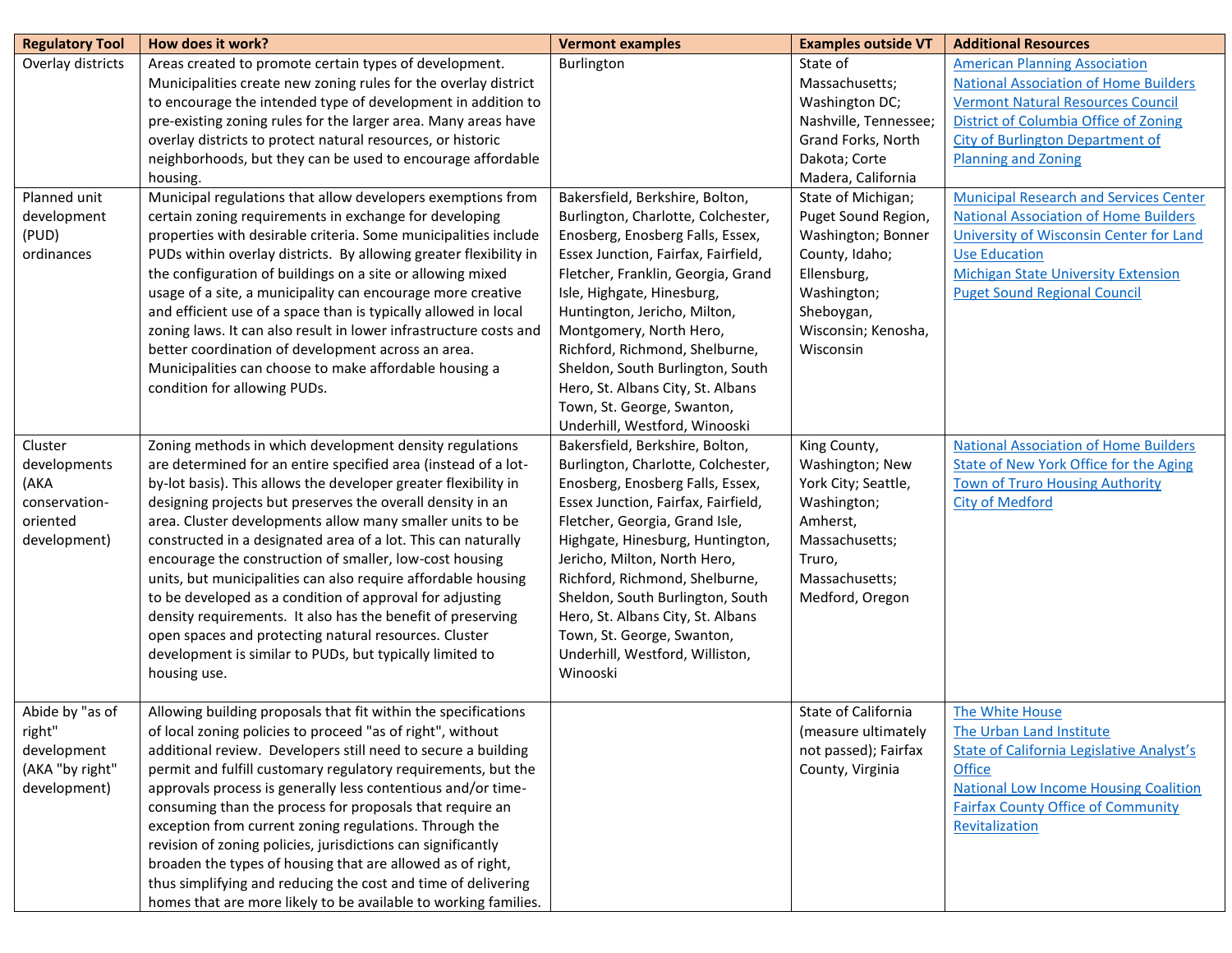| <b>Regulatory Tool</b>                                                                | How does it work?                                                                                                                                                                                                                                                                                                                                                | <b>Vermont examples</b>                              | <b>Examples outside VT</b>                                                                                                      | <b>Additional Resources</b>                                                                                                                                                                                   |
|---------------------------------------------------------------------------------------|------------------------------------------------------------------------------------------------------------------------------------------------------------------------------------------------------------------------------------------------------------------------------------------------------------------------------------------------------------------|------------------------------------------------------|---------------------------------------------------------------------------------------------------------------------------------|---------------------------------------------------------------------------------------------------------------------------------------------------------------------------------------------------------------|
| Expedited<br>permitting and<br>review                                                 | Streamlining the process of receiving permits for desirable<br>housing projects. Can include leveraging technology to<br>facilitate the permitting process and implementing shorter<br>review timelines for permit approval.                                                                                                                                     |                                                      | State of<br>Massachusetts; State<br>of Rhode Island; King<br>County, Washington;<br>San Diego, California;<br>Austin, Texas     | The White House<br>The Urban Land Institute<br><b>City of San Diego Development Services</b><br>Department<br><b>City of Austin Development Services</b><br><b>Department</b>                                 |
| Reducing<br>permitting costs                                                          | Allowing permit fee reductions, waivers, or deferments for<br>affordable housing projects.                                                                                                                                                                                                                                                                       | Burlington, Charlotte, Hinesburg,<br>Williston       | Sacramento County,<br>California; Polk<br>County, Florida;<br>Albuquerque, New<br>Mexico; Austin,<br>Texas; Portland,<br>Oregon | The Urban Land Institute<br><b>Center for Transit-Oriented Development</b><br><b>Alexandria Office of Housing</b><br><b>Sacramento County</b>                                                                 |
| Reducing impact<br>fees                                                               | Reducing or waiving impact fees for affordable housing<br>projects. Impact fees are important for municipalities because<br>they require developers to pay their fair share of the costs of<br>providing public services to the new development. However,<br>impact fees can be an additional barrier to affordable housing<br>projects.                         | Burlington                                           | King County,<br>Washington;<br>Albuquerque, New<br>Mexico; Fresno,<br>California; Austin,<br>Texas                              | <b>U.S. Department of Housing and Urban</b><br><b>Development</b><br>The Urban Land Institute<br><b>Vermont Planning Information Center</b><br>City of Burlington Department of<br><b>Planning and Zoning</b> |
| Reducing<br>infrastructure<br>costs                                                   | Allow for reductions or waivers of typical public works<br>requirements (such as widening roads, improving sidewalks,<br>expanding sewer capacity, or creating recreational facilities)<br>for development of desirable projects                                                                                                                                 |                                                      | Manatee County,<br>Florida; Hillsborough<br>County, Florida;<br>Lancaster County,<br>Pennsylvania                               | The Urban Land Institute<br><b>Connecticut Fair Housing Center</b><br><b>Manatee County</b><br><b>U.S Department of Housing and Urban</b><br>Development<br><b>Lancaster County Planning Commission</b>       |
| Increasing<br>residential<br>parking flexibility                                      | Update parking standards to allow more options for<br>residential development. This can include waiving parking<br>requirements for mixed use properties when commercial and<br>residential demand peaks at different times of day, or<br>reducing parking requirements for projects near transit, near<br>mixed uses, and where on-street parking is available. | Bolton, Burlington, Charlotte,<br>Swanton, Underhill | State of California;<br>New York City;<br>Seattle, Washington;<br>Minneapolis,<br>Minnesota; Denver,<br>Colorado                | The White House<br>The Urban Land Institute<br><b>Housing NYC</b><br><b>Vermont Planning Information Center</b><br><b>City of Burlington Department of</b><br><b>Planning and Zoning</b>                      |
| Housing<br>replacement/<br>retention<br>requirements<br>(AKA No net loss<br>mandates) | Requires housing units torn down to be replaced with a<br>specified percentage of new housing units to maintain<br>housing stock within a community. In some areas developers<br>have the option of paying a penalty in lieu of constructing<br>new housing units. This fee may be added to a housing trust<br>fund.                                             | Burlington                                           | Arlington County,<br>Virginia; San Diego,<br>California; Portland,<br>Oregon; St. Paul,<br>Minnesota; Denver,<br>Colorado       | <b>National Association of Home Builders</b><br><b>Arlington County Housing Division</b><br>City of San Diego Office of the City Clerk<br>City of Burlington Department of<br><b>Planning and Zoning</b>      |